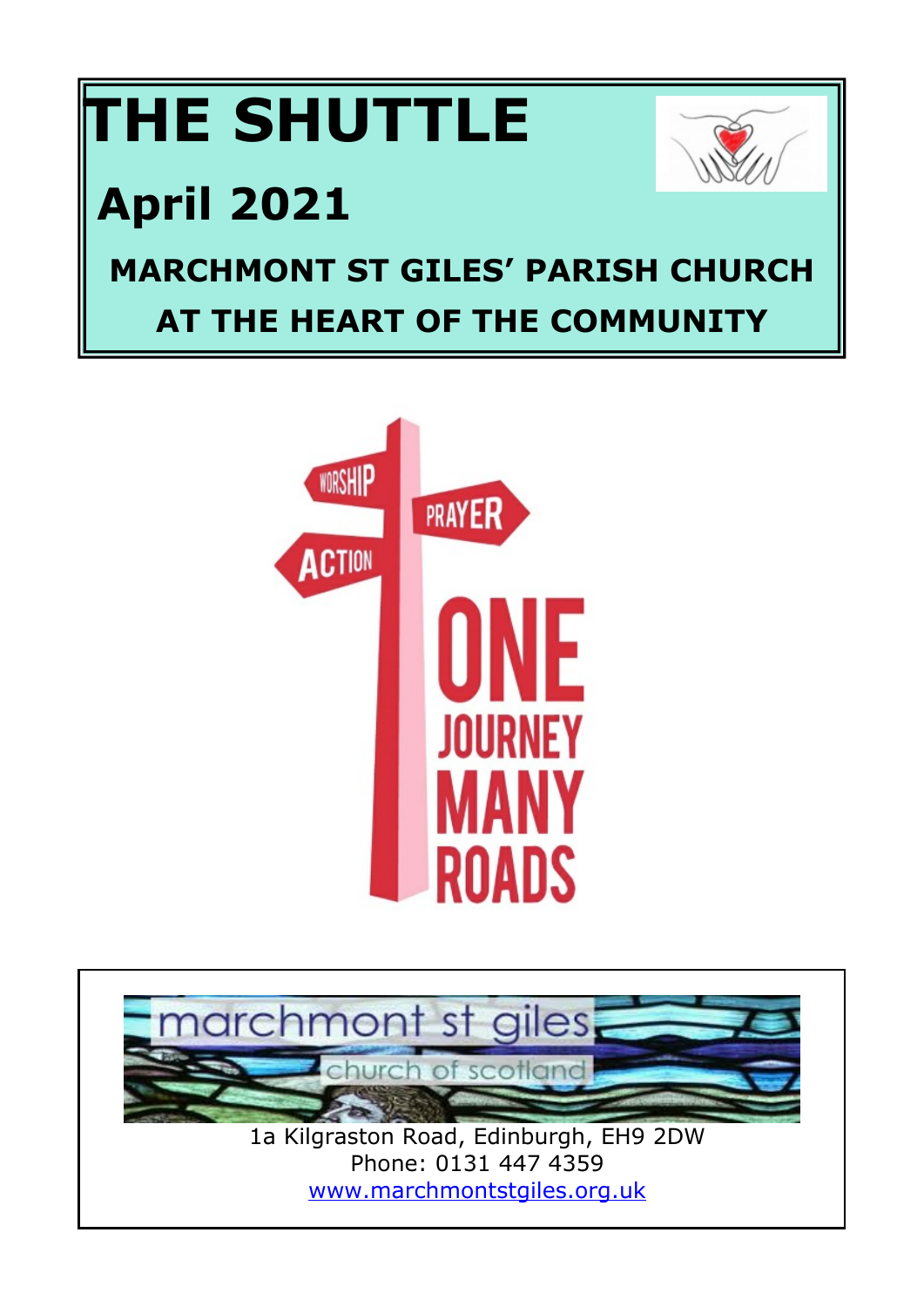## **Meeting Matters**

## **on Facebook, Zoom and YouTube**

|  | 11am Tuesday - | Coffee'n chat |
|--|----------------|---------------|
|--|----------------|---------------|

7pm Wednesday - Knit and Natter

See page 18 for information about all MSG's Zoom meetings

#### Anril

| 11            | 9.30  | Junior Church on Zoom                           |
|---------------|-------|-------------------------------------------------|
|               | 10.30 | Sunday Morning Worship on Facebook Live/YouTube |
| 18            | 9.30  | Junior Church on Zoom                           |
|               | 10.30 | Sunday Morning Worship on Facebook Live/YouTube |
| 25            | 9.30  | Junior Church on Zoom                           |
|               | 10.30 | Sunday Morning Worship on Facebook Live/YouTube |
| May           |       |                                                 |
| $\mathcal{P}$ | 9.30  | Junior Church on Zoom                           |
|               | 10.30 | Sunday Morning Worship on Facebook Live/YouTube |
|               |       | Last date for contributions for The Shuttle     |
| 9             | 9.30  | Junior Church on Zoom                           |
|               | 10.30 | Sunday Morning Worship on Facebook Live/YouTube |

#### **Front Cover:**

One Journey Many Roads was the theme of the of the Guild projects over the last three years, see pages 5 and 6 for more information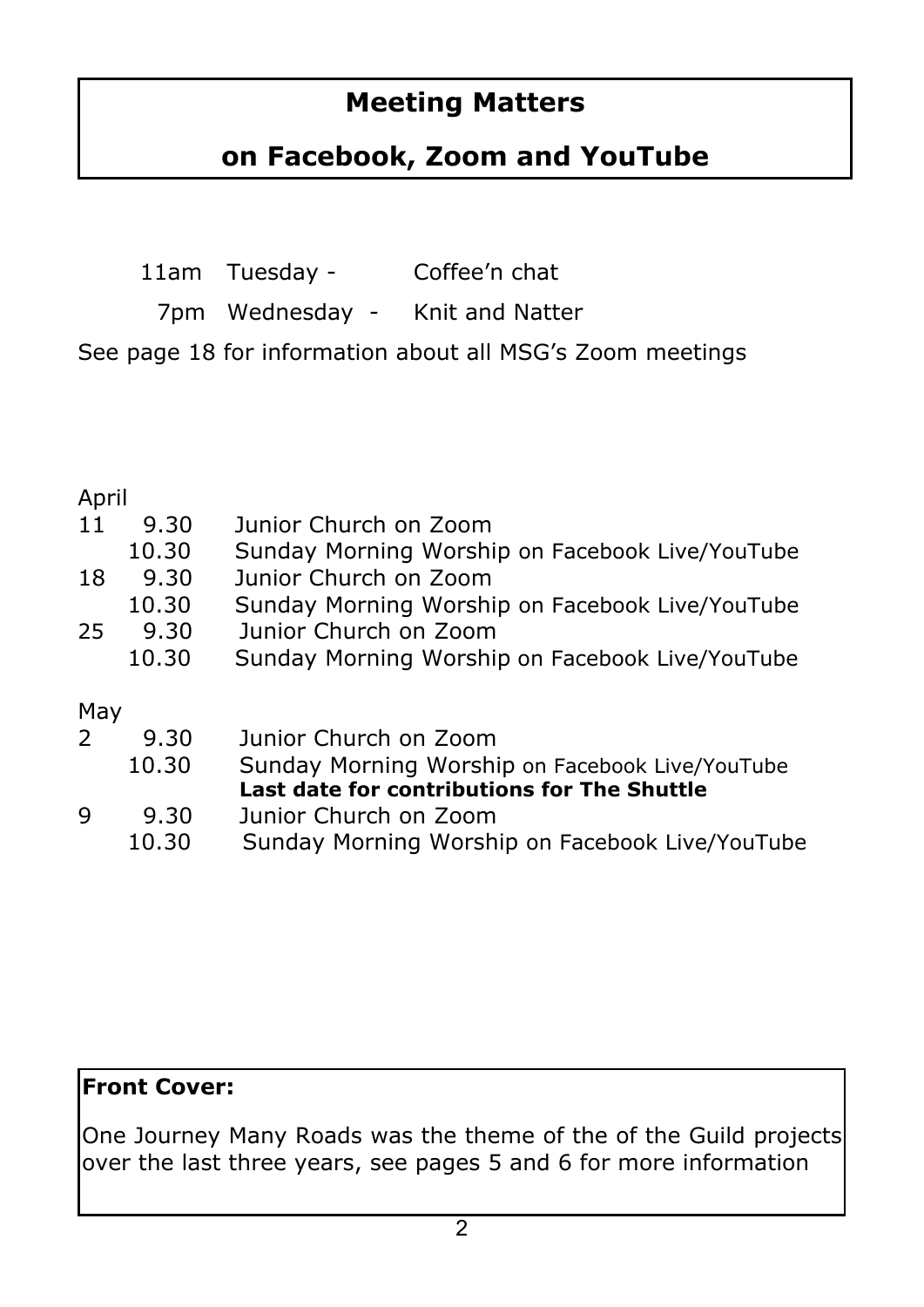#### **Reflection**

I was in the middle of a telephone conversation on Friday at lunchtime when the person I was speaking to said: "Oh dear, Price Philip has died". It was one of those moments which will stay with me down through the years.



Prince Philip had a long life of service. He was, in some respects, a man ahead of his time, with his interest in things ecological and the protection of animals. He was at the heart of his family as a young man, when his wife had many duties, quite unlike other women of the time. He was also the mainstay of the Monarch as she steered the Crown through a rapidly changing world. Prince Philip's life is so much more than this, as is anyone who gets to the great age of 99, and today it is right that people reflect on his life and express their sadness, both for his death and for the sadness of his family, particularly Her Majesty the Queen.

In the past year so many families have experienced the death of loved ones whose long lives have drawn to a gentle end and in Covid it brings so many challenges. The Kirk Session was sharing their experiences on the challenges of Covid19 on Monday and one thing that came up was how attending a funeral online or not at all, did not always bring the closure which they might have had in attending. The Kirk Session are thinking of ways which we might acknowledge this and find a way to come together when it is appropriate and right, to mark the deaths of the people who have died during the Pandemic and say a farewell. There may not be one way which everyone will find acceptable, but we will consider this and make plans.

At this time of Easter, we think about the events of Jerusalem, and the death and resurrection of Christ. As Christians we hold firm to the belief that there is resurrection life promised by Christ, and that we each have access to that right here and right now, but it is easy to say that, but more difficult to embody and enact.

More and more I am drawn to the writings I read 10 or more years ago when I was preparing my Doctoral Dissertation of Trauma, Grief and Remembrance. The older I get the more I am convinced that death is not something we "get over": it is more something which we learn to live with and walk with each day of our lives. We are shaped and encouraged by those who are no longer with us. I am sure that some of you will know to what I refer. Sometimes when I am in the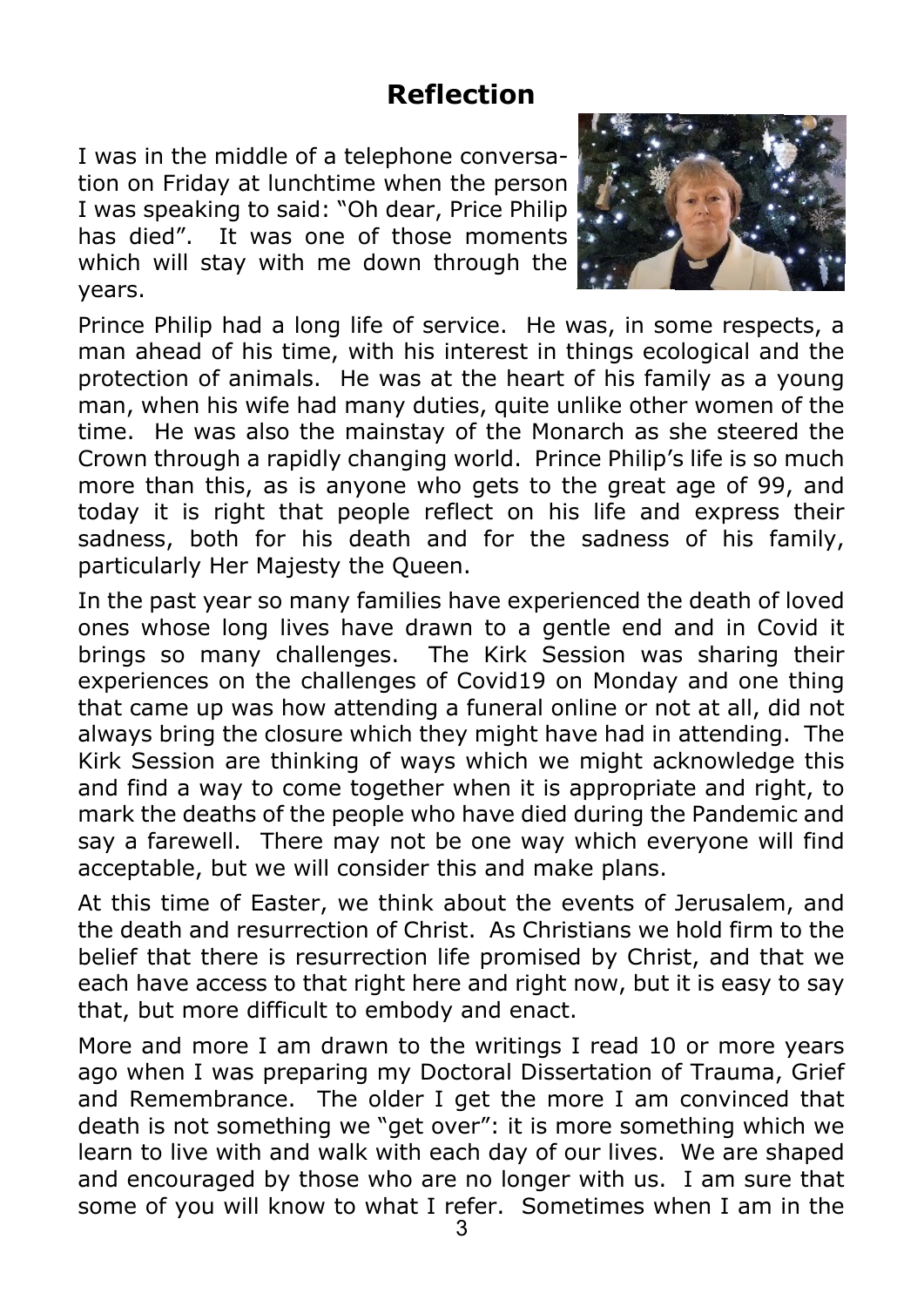front office and there is a challenge to work through, I am sure I can hear Sandy Dickson, who was the Church Officer for many years as well as Property Convener, growling at me and telling me to get on with it, and he is not the only one who informs my daily working pattern. There are many people who walk with me as I engage in the work of the Church.

The disciples were so influenced by the life and work of Christ that a whole new faith and practice of that faith began in the shadow of the Resurrection. The stories he told, the healing of the bodies and souls of Galilee, his teaching and preaching were so important that they were brought to mind and recorded, so that we have that unbroken chain, all the way back to his life. God's Son walks with us too each day and his Spirit's influence in the life of the world and in our life, assures us that we will never be alone.

Easter is a time when we celebrate new life and life in all its forms, which comes because of Christ's death. Death is the doorway to a closer life with Christ and so the Christian life assures us that we should not fear death. There are so many wise sayings I could share, but I will only choose one. It comes from JK Rowling in Harry Potter and the Sorcerer's Stone, as Dumbledore speaks to Harry, he says: "To the well-organized mind, death is but the next great adventure."

Karen K Campbell

## **Daily Lectionery**

#### **April** 11th Psalm 133 12th 1 John 2: 3-11 13th 1 John 2: 12-17 14th Isaiah 26: 1-15 15th 1 John 2: 18-25 16th 1 John 2:26-28 17th Luke 22: 24-30 18th Acts 3: 12-19 19th 1 John 3: 10-16 20th 2 John 1: 1-6 21st Proverbs 9: 1-6 22nd Acts 3: 17-26 23rd Acts 4: 1-4 24th Mark 6: 30-34 25th Psalm 23 26th Psalm 95 27<sup>th</sup> Revelation 7 13-17 7<sup>th</sup> 28th Micah 7: 8-20 29th Amos 8: 1-7 30th Amos 8: 11-13 **May** 1st Amos 9: 7-15 2nd John 15: 1-8 3rd Isaiah 5: 1-7 4th Isaiah 32: 9-20 5th Isaiah 65: 17-25  $6<sup>th</sup>$  Isaiah 49: 5-6 Isaiah  $42: 5-9$ 8th Psalm 98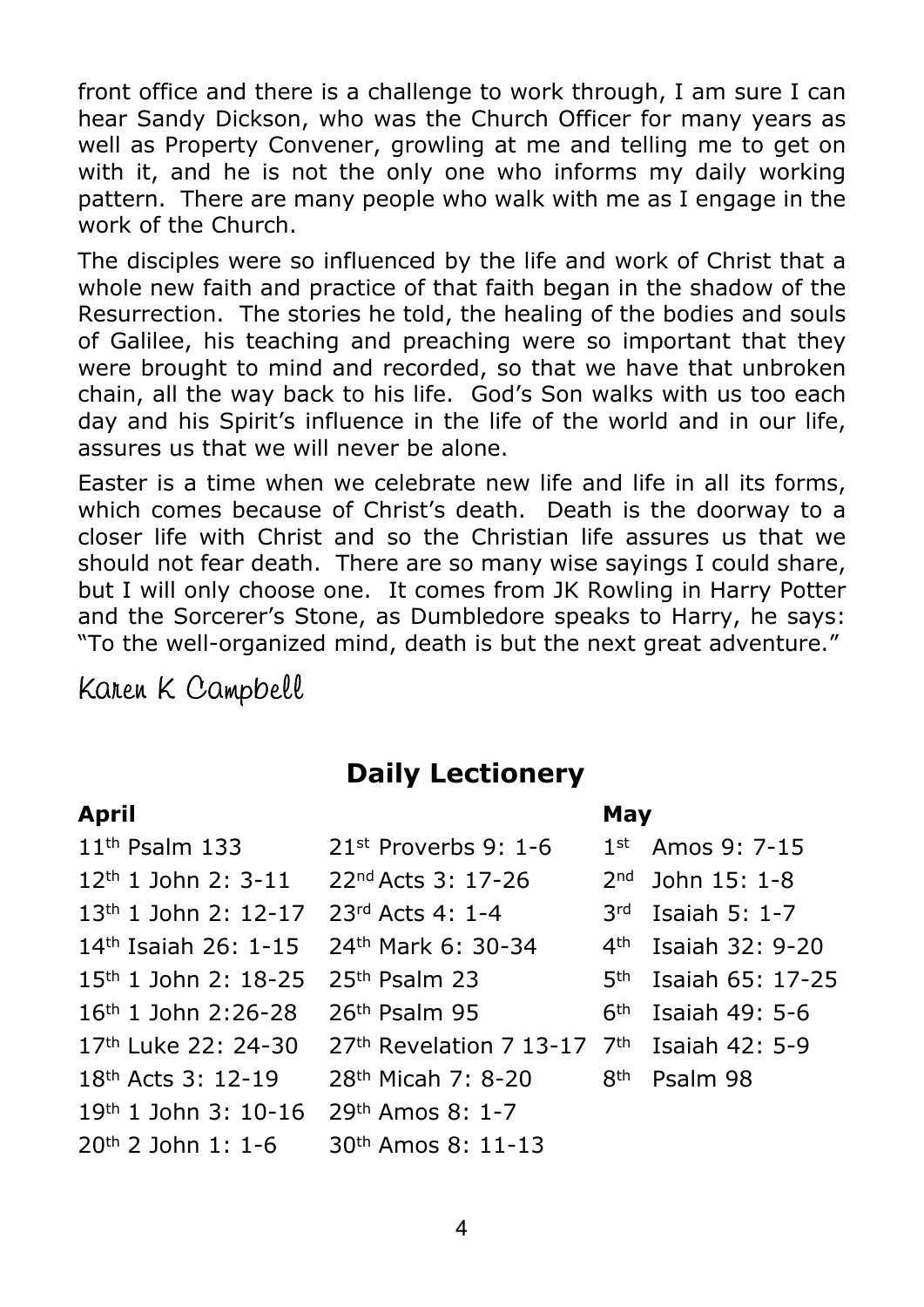# AROUND THE AISLES

## **The Guild**

The Church of Scotland Guild is a movement within the Church of Scotland which invites and encourages both women and men to commit their lives to Jesus Christ and enables them to express their faith in worship, prayer and action.



Whilst Guild branches are currently closed we are still providing support, information and ideas through our weekly newsletter and on our Facebook page.

#### **Annual themes**

Annual themes were introduced to encourage guilds to plan their programmes more effectively. These imaginative resources were introduced in the 1950s to give a focus for guilds but are sufficiently broad to allow for imaginative planning. The Theme for 2020- 2021 was The Extra Mile.

#### **Topics**

Topics were a later introduction. They offer a chance to explore a particular issue of current concern, possibly leading to some local action.

Resource material for each theme and topic is prepared and circulated before each new session and training days are offered to help local leadership teams use the theme and address the topic in their local groups. Additional material and notes for speakers are available on our resources area.

Our Discussion topic for 2020-21 was The end of the road

#### **Strategies**

From 2018-2021, the work, worship, and focus of the Guild falls under the strategy: One Journey, Many Roads, we now stand at the end of our three-year strategy 'One Journey Many Roads'.

1. Seeking the Way - strong in the knowledge that God's will be done.

2. Companions on the Road - sharing the load with each other through His plan.

3. Going the Extra Mile - rising to the challenges set out by Covid-19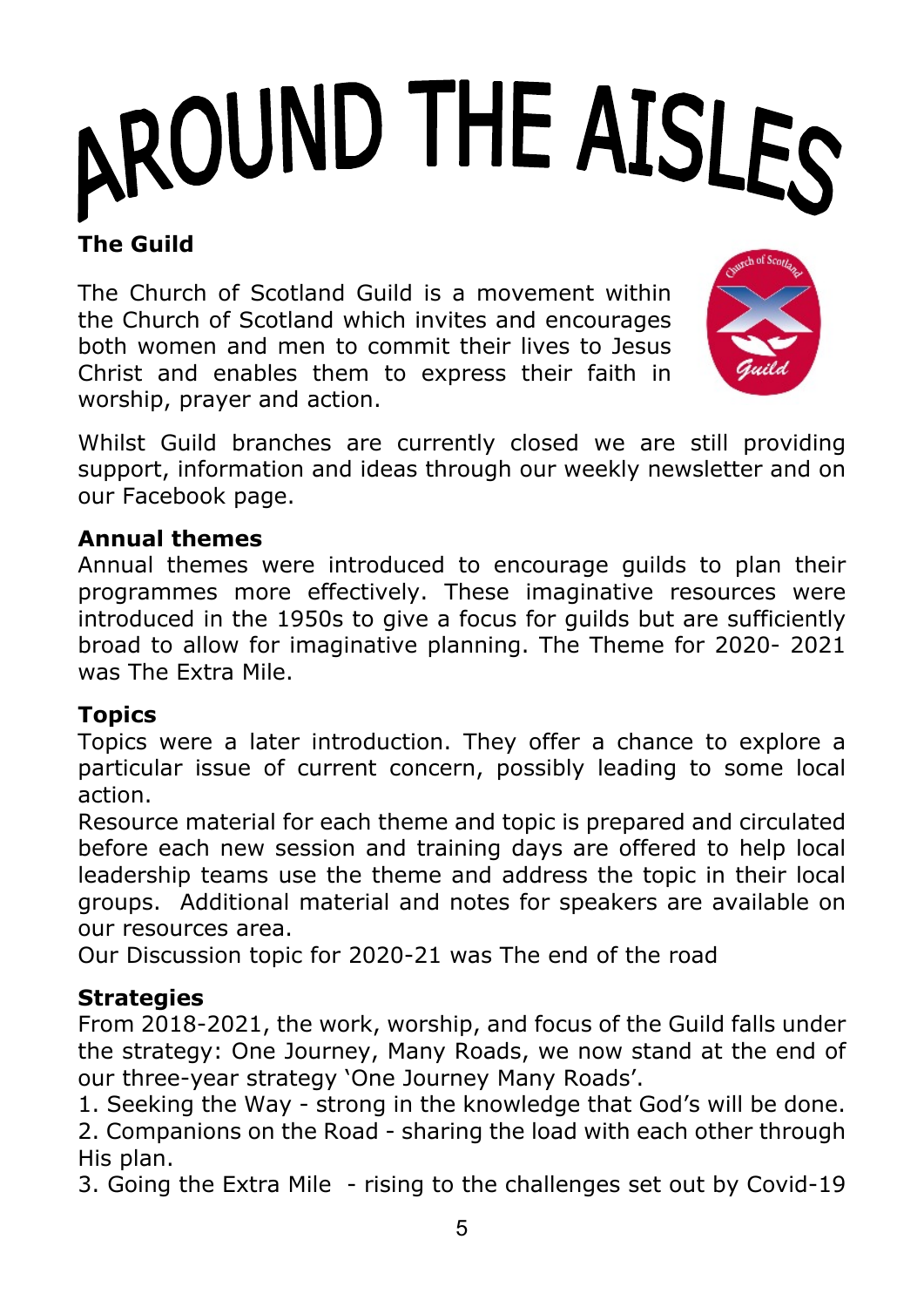All six of the current projects supported by Guild members relate to the theme of the three-year strategy and raised £296,016.54 in total. The project partners are:

**CrossReach**: Join up the dots, enabling people of all ages to overcome loneliness and isolation. £57,826.84

**Boys' Brigade Scotland**: Faith in young people, developing, challenging and supporting young boys and men.  $£65,373.14$ 

**Sailors' Society**: A chaplain for our ports, supporting sailors who arrive in Scottish ports to feel cared for and valued.  $E41.236.80$ **Free to live Trust**: Seema's project, ensuring that children of sex

workers in Pune, India are cared for. 650.918.51 **Malawi Fruits**: Growing the future, encouraging young farmers in Malawi to develop more sustainable farming.  $E43.161.87$ 

**World Mission Council**: Empowering teenage mothers in Zambia to gain education and training. The same state of the state of the state of the state of the state of the state o

Guild projects have often been at the leading edge of the Church's work - addressing issues such as drugs, prostitution and AIDS, as well as support for training and initiatives for young people. Since 1997 the Guild has supported 36 projects and raised more than £3 million.

Guild groups are free to choose to support any or all of these projects, both prayerfully and financially, while at the same time deepening their understanding of the underlying issues presented by each project.

The committee of the Marchmont St Giles' Guild will be getting together (virtually) soon to plot the way forward.





Easter Bonnets from Jessica McCraw (l) and Kate Jackson (above)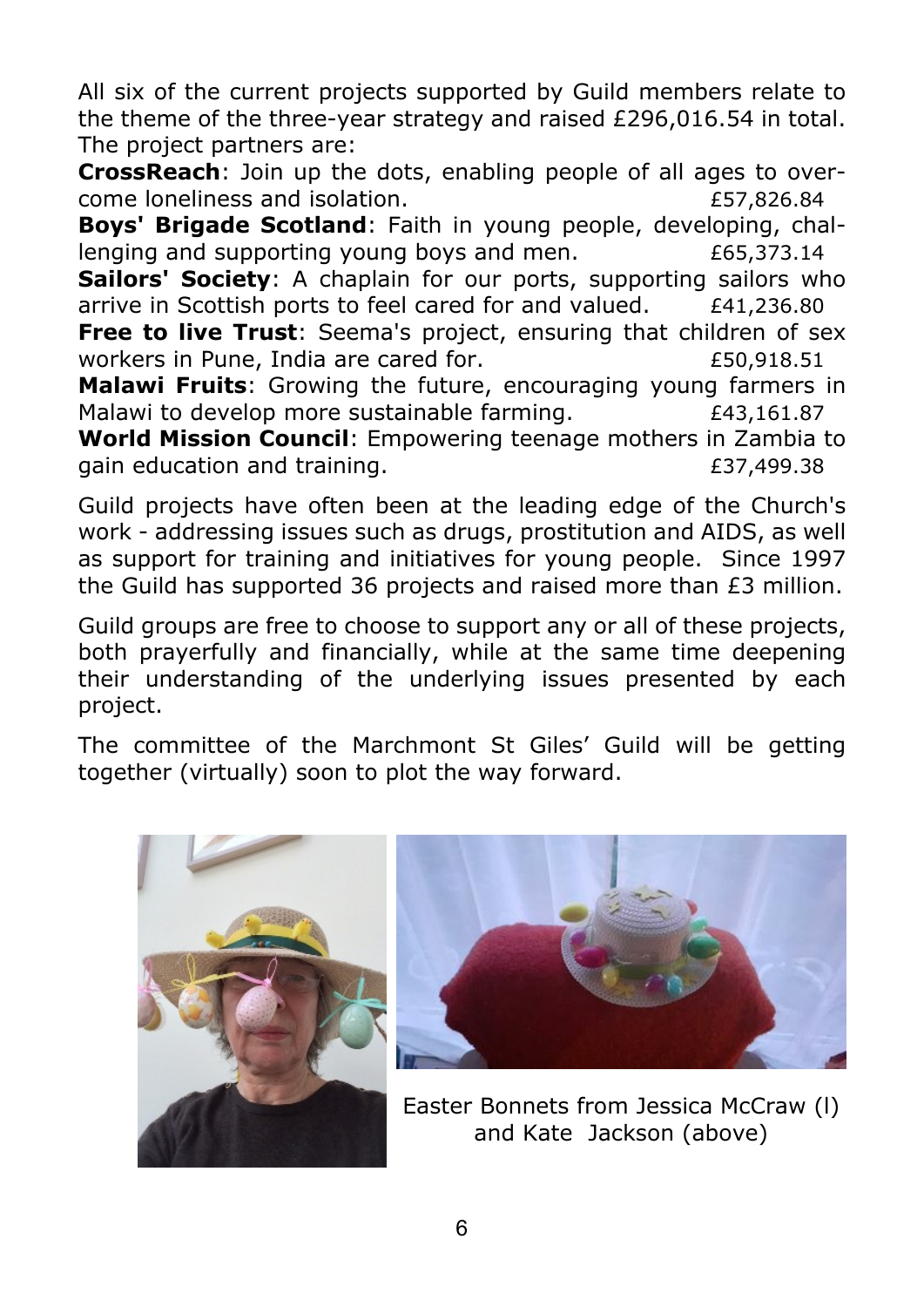## **Thank you!**

Over the course of last year and into this one some work has been ongoing and largely unseen as we have not been in and around the church buildings on a regular basis to see works done.

Some time ago it was discovered that some old nails protruded from the boundary wall on the south side of the church causing a safety hazard. Over several months Dave, our caretaker has carefully removed these and re-pointed the entire length of the wall, meanwhile behind the wooden fence Beatrice Wickens, a friend of the congregation has been working away cutting and removing copious amounts of ivy which had engulfed the remainder of that wall.

Out in the front garden of the church Helen Bennett has been tending to the colourful array of spring flowers and shrubs which enhance the view from the road and Andy Macrae, our gardener has been tackling some of the greenery in the back garden and the grassy areas.

But our inner needs are not forgotten with Karen attending to our spiritual needs and the technical team assisting by broadcasting our worship over the internet and Ann McGhie who continues to supply some sweetness for us in the form of jams and chutneys.

We thank them all for their effort in enriching our lives and surroundings at Marchmont St Giles', if you would like to contribute to the life of the church using your time and talents please contact the Minister or Session Clerk, there will always be a job needing done somewhere.



Jessica Naylor modelling her Easter Bonnet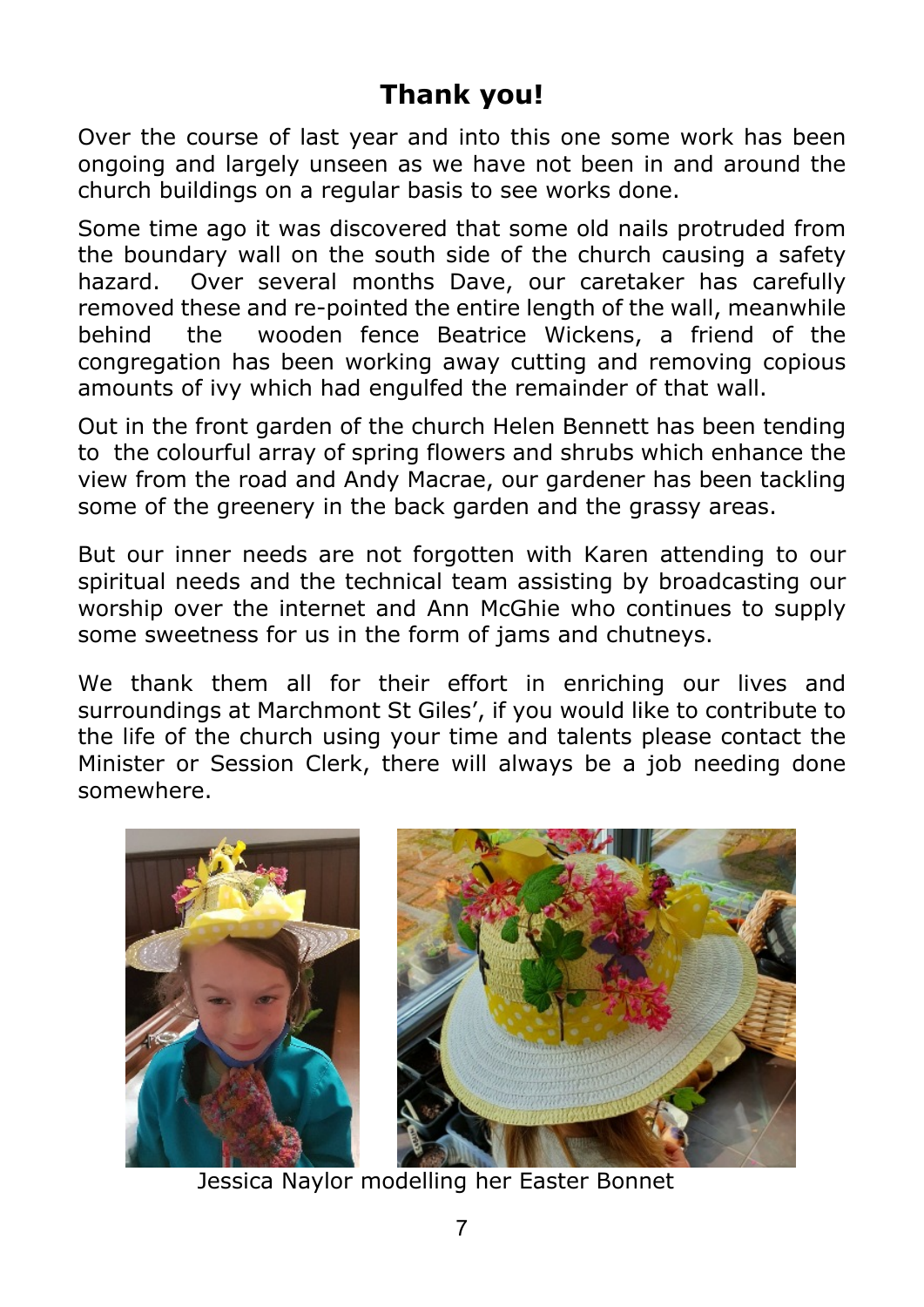## **Lord High Commissioner to the General Assembly of the Church of Scotland**



Each year, The Queen appoints a Lord High Commissioner to represent the Sovereign at the General Assembly of the Church of Scotland.

Monarchs have sworn to maintain the Church of Scotland since the sixteenth century. The duty to "preserve the settlement of the true Protestant religion as established by the laws made in Scotland" was affirmed in the 1707 Act of Union between England and Scotland.

The Queen made this pledge at the first Privy Council meeting of her reign in February 1952.

The Queen's relationship with the Church of Scotland was symbolised by a Service of Dedication in St. Giles' Cathedral in Edinburgh on 24 June 1953, three weeks after the Coronation. During this ceremony Her Majesty was blessed by the Dean of the Chapel Royal in Scotland and the Moderator of the General Assembly of the Church of Scotland.

The Church of Scotland is a Presbyterian church and recognises only Jesus Christ as 'King and Head of the Church'. The Queen therefore does not hold the title 'Supreme Governor' of the Church of Scotland; when attending Church services in Scotland Her Majesty does so as an ordinary member.

The Sovereign is represented at the General Assembly by the Lord High Commissioner, who attends as an observer and is appointed by Her Majesty on the advice of the Prime Minister. The Lord High Commissioner's role is to maintain the relationship between the State and the Church, and a long-standing tradition of appointing a Lord High Commissioner originated in the latter part of the 16th Century.

The person appointed to the role is a Scottish figure, whose appointment is based on merit and their contribution to society. Members of the Royal Family have also been appointed in the past and The Princess Royal, The Duke of Rothesay, The Duke of York and The Earl of Wessex have all been appointed to the role, The Princess Royal twice. Prince William, Earl of Strathearn has been appointed to the role in 2021 for a second time for a virtual Assembly.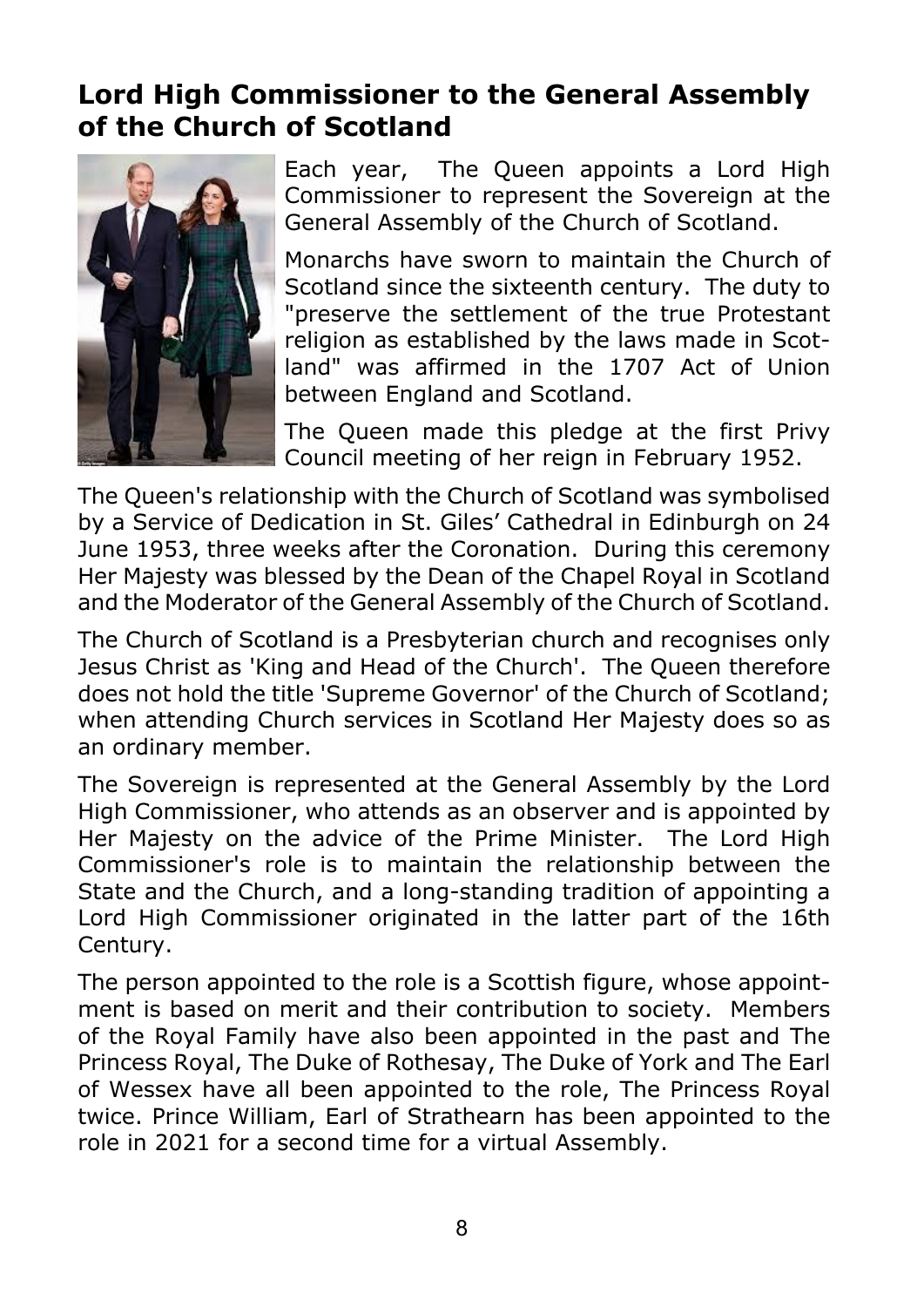The Lord High Commissioner makes opening and closing addresses to the General Assembly and reports to Her Majesty on its proceedings. For the duration of the General Assembly, the Sovereign grants the Lord High Commissioner permission to reside at the Palace of Holyroodhouse and, during this time, His or Her Grace receives a Guard of Honour, a 21-Gun Salute and the keys to the City of Edinburgh. It is also customary for the Lord High Commissioner to invite distinguished guests to stay at the Palace,

During the 'week' of the Assembly, the Lord High Commissioner attends the Assembly to observe the debates. He or she also carries out a programme of engagements to reflect the work of charities and the Church. For instance, Sir George Reid, Scottish politician and former Presiding Officer, who was appointed in 2010 and 2011, used his programme to celebrate the work of the International Red Cross and Red Crescent. In 2012 and 2013, Lord Hope of Craighead, formerly Scotland's most senior Supreme Court judge, undertook a programme of visits that highlighted themes of justice and inclusion.



#### **General Assembly 2021**

The General Assembly for 2021 will be held online for a second year and will open on Saturday 22 May with commissioners and other attendees joining together from across Scotland and around the world.

Plans are being made by Business Committee for this online Assem-

bly, which will again be facilitated via Zoom and the "Assembly Hub".

On Saturday 22 May, there will be an opening session at 10am, including the installation of the Moderator, Jim Wallace, Rt Hon Lord Wallace of Tankerness and an afternoon session at 1pm. To limit screen time, business sessions Monday to Thursday will be across two afternoon sessions 1pm and 4pm, with anticipated latest end times of 3.30pm and 6pm respectively.

General Assembly will again be live streamed where those who are not commissioners can view the proceedings and will close on the Thursday afternoon.

Sadly Assembly Sunday in West Princes Street Gardens will be missing from the calendar once more.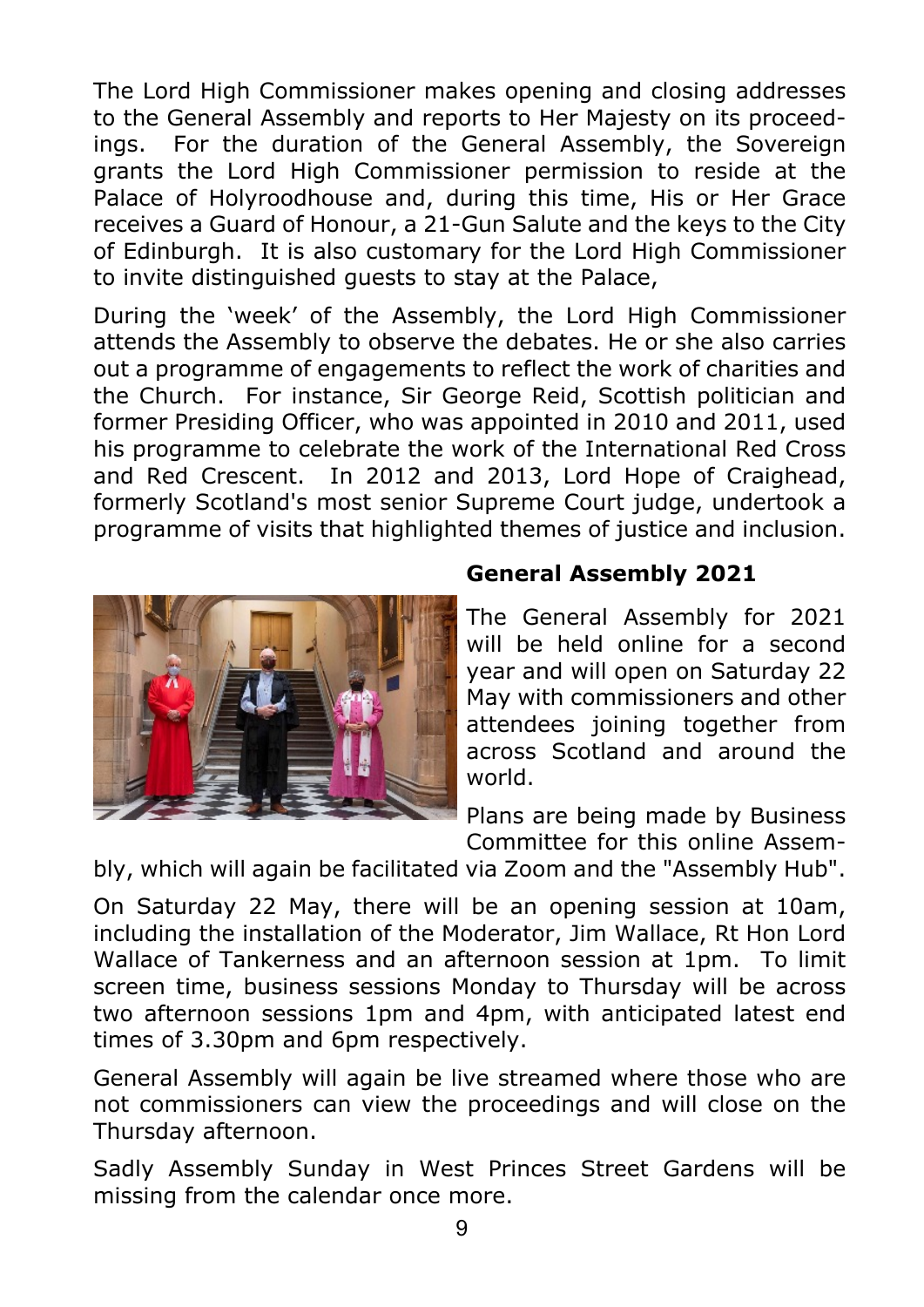#### **Church leaders across Scotland have made "remarkable adaptations" during the COVID-19 pandemic to effectively preach the Word of God and serve their communities in new ways.**

A new study found that 96% of 369 congregational leaders spanning 27 different denominations continued with ministry and mission work despite the most serious challenge facing the country since the Second World War.

"The necessary shift to online church life has drawn us into a much wider field for mission, ministry and worship and we must learn to live a new blend and balance of engagement which could release us into new partnerships and places."

A total of 184 Church of Scotland ministers took part in the study, accounting for 50% of the responses which came from all 32 local authority areas.

The report has made five recommendations to the Scottish Church.

- �� Online worship is here to stay, and must be adequately resourced
- Online worship must be adequately reflected upon
- The Scottish Church should not rush back to pre-lockdown ministry and mission
- �� Cross-denominational partnership in mission should be better understood and extended
- �� Further research into the social capital generated should be undertaken

Rev Mark Slaney, convener of the Scottish Church Leaders Forum said: "I am encouraged that the Church appears to have adapted and changed more in a period of months than over several generations.



"I trust that the research will provide more than a window on our lock-down experiences but also inspire us to move forward, rather than going back to how things were, and discover a broader, deeper contemporary offering of Christian witness, work and worship together."

Online Morning Services from Marchmont St Giles' can be viewed on Facebook Live or from a link on the Facebook page or YouTube to watch later or can be supplied as a DVD.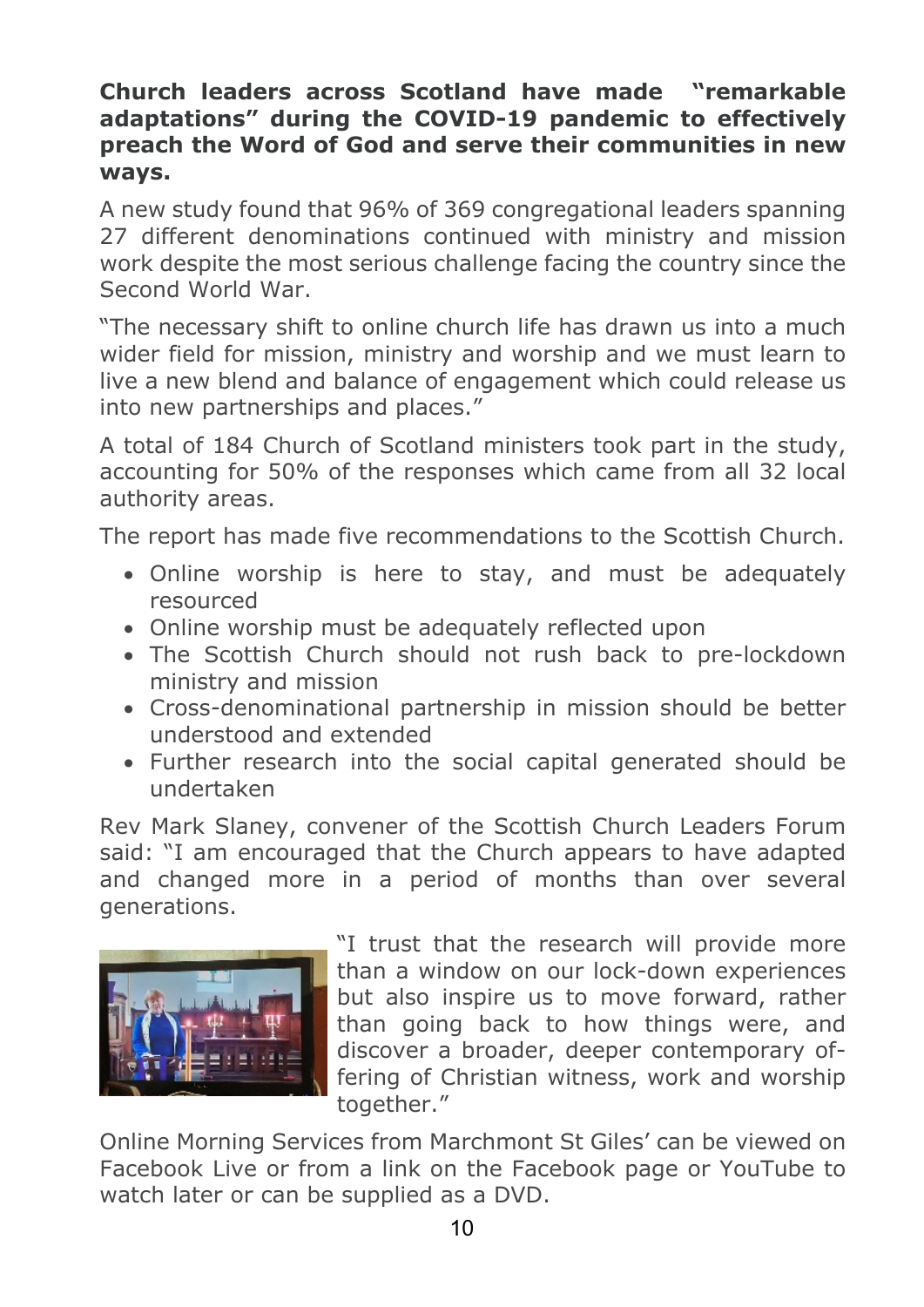## **Where in the parish**?

Last month we posed a few picture questions of various points of interest within the parish, did you identify all of them?







worth?

Love Over? Display of net St Roque First in the Loan

**Love Over?** - At the southern end of Lovers' Loan bordering the Grange Cricket Club stands a griffen or wyvern, one of a pair which formerly marked the entrance to Grange House which began its life in the 16th century and was extended by William Playfair in 1827. These imposing pillars formed the gateway to the house before its demolition in 1937, the other is located about 100m to the east.

**Display of net worth?** - this imposing grave stone is located on the north wall of the Grange Cemetery and is in memory of William Stuart of Musselburgh whose family perfected the techniques required to manufacture fishing nets by machine, previously a very labour intensive task. The stone was designed to echo the 'Egyptian portal to the land of the dead'. The memorials record the lives of several members of the family who served with distinction in the armed forces in World War 1 and World War 2.

**St Roque -** This copper topped building marks the gatehouse to the site of Astley Ainslie Hospital on Grange Loan. It is thought that the origin of St Roque was Monsieur Roque in the 13th century who had a reputation of caring for victims of the plague, chapels were founded in his memory across Europe, one such is on the hospital site. It is believed that James IV prayed there prior to leading his army to Flodden in 1513.

**First in the Loan** - This imposing rope knot forms part of a rope arc over the gateway to St Margaret's Convent on Whitehouse Loan, which was the first post-Reformation convent in Scotland of the Catholic Church, it had several educational roles during its life until 1993.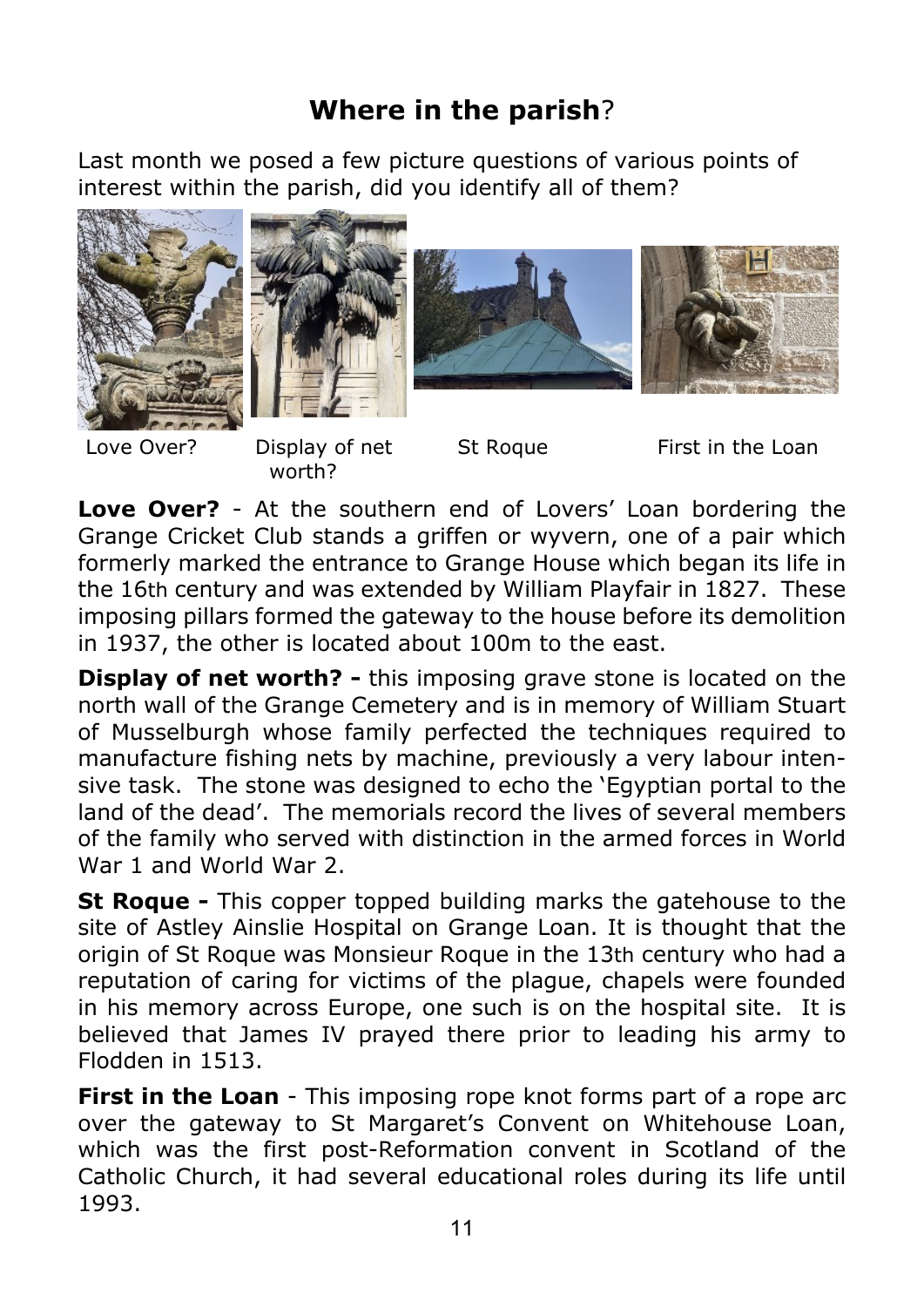

Christian Aid Week 2021

10th to 16th May

| 1.7m people in need<br>reached by our | 57k volunteers who<br>gave their time and | 12k churches took part<br>in fundraising activities |
|---------------------------------------|-------------------------------------------|-----------------------------------------------------|
| Humanitarian                          | talents during                            |                                                     |
| programmes                            | Christian Aid week                        |                                                     |

## **Virtual Events**

## **Quiztian Aid**

Our fun filled online quiz has returned and is suitable for all of the family.

It'll be hosted by special guests Tobi and Prisca Bakare, Rhidian Brook, Kris Marshall, Kate Bottley and Rowan Williams.

Use this link to sign up [https://www.christianaid.org.uk/appeals/key-appeals/christian-aid]( https://www.christianaid.org.uk/appeals/key-appeals/christian-aid-week/virtual-events. )[week/virtual-events.]( https://www.christianaid.org.uk/appeals/key-appeals/christian-aid-week/virtual-events. )

When **Saturday 8 May** Time **7pm**

oooOOooo

## **Song of the Prophets**

Join us virtually on Wednesday 9 June to witness the debut performance of a new orchestral work Song of the Prophets: A Requiem for the Climate. There will be an address from Dr Rowan Williams, former Archbishop of Canterbury, and a panel discussion with climate campaigners.

Christian Aid has collaborated with Chineke! Orchestra - Europe's first majority-BME orchestra - and St Paul's Institute, on the performance of a new piece of music based on Christian Aid's climate change work.

Where Online

Use this link to sign up <https://www.christianaid.org.uk/song-prophets-sign>

When **Wednesday 9 June**, Time **7-8pm**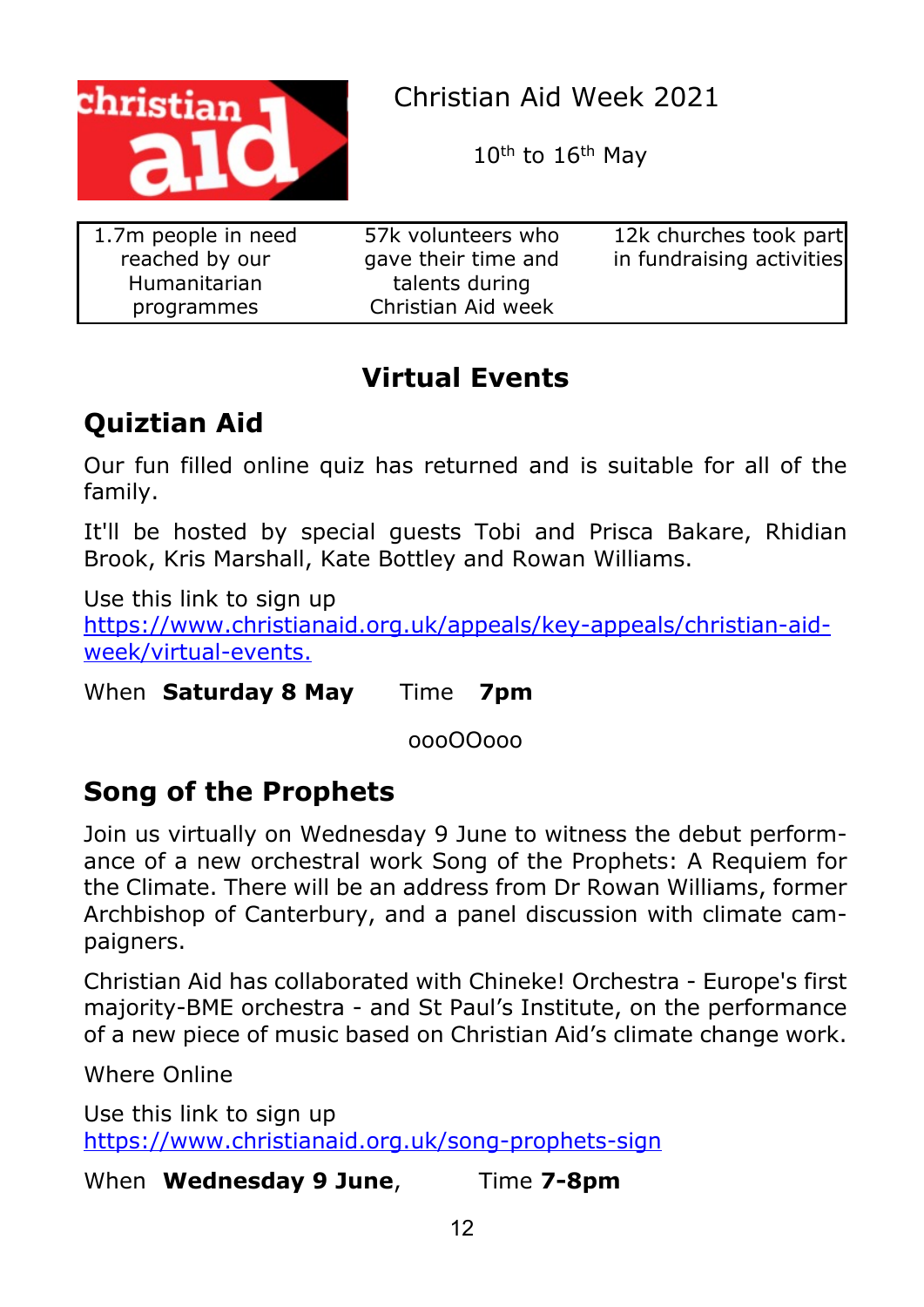## **Rose's story**

Rose fights hunger every day. This is her climate crisis. This is her story.

Rose is caught in a cycle of climate chaos.

From severe drought to flooding, extreme weather robs her of what she needs to survive: a reliable source of water.

When she was a child, Rose remembers how often the rains would fall, giving fruit to the baobab trees and providing plenty of nutritious food to eat.

'When I was a young girl, there was plenty of food,' Rose says. Now, the rains are totally unreliable. The climate crisis has galvanised extreme weather and Rose's community are feeling the brunt of it. For months at a time, Rose and her family lives with drought.

Because of climate change, I worry a lot about food. I pray to God that the rainfall will become normal like it used to be.'

Rose strives to provide for her grandchildren who live with her. She does all she can to give them happy childhoods, like the times she remembers when there was plenty of food. But the climate crisis is driving her to the brink.

In times of drought, Rose sets out on a long and dangerous journey every morning to collect water for her family. She walks on an empty stomach.

'Because I am old, I can't walk very fast. When I get home I just rest in the evening. I have no energy to do anything else,' Rose says.

Even when the rains do come, relief for Rose is often short lived. There is a nearby earth dam just minutes away from Rose's home. It should be a lifeline. But it's not wide enough or deep enough for everyone's needs. It runs out of water too quickly.

Imagine how dispirited Rose must feel watching the rain fall for days, only to find the dam empty just a short while later. What's more, the rains are much heavier than they should be, putting Rose's community at risk of flooding.

Rose is over 60 years old and simply won't have the strength to fetch water from further afield for much longer. We need to fight this climate crisis together.

13 I believe God gives me strength and helps me persevere. I pray that God will help people to help me. **Rose Rose Katanu Jonathan**.

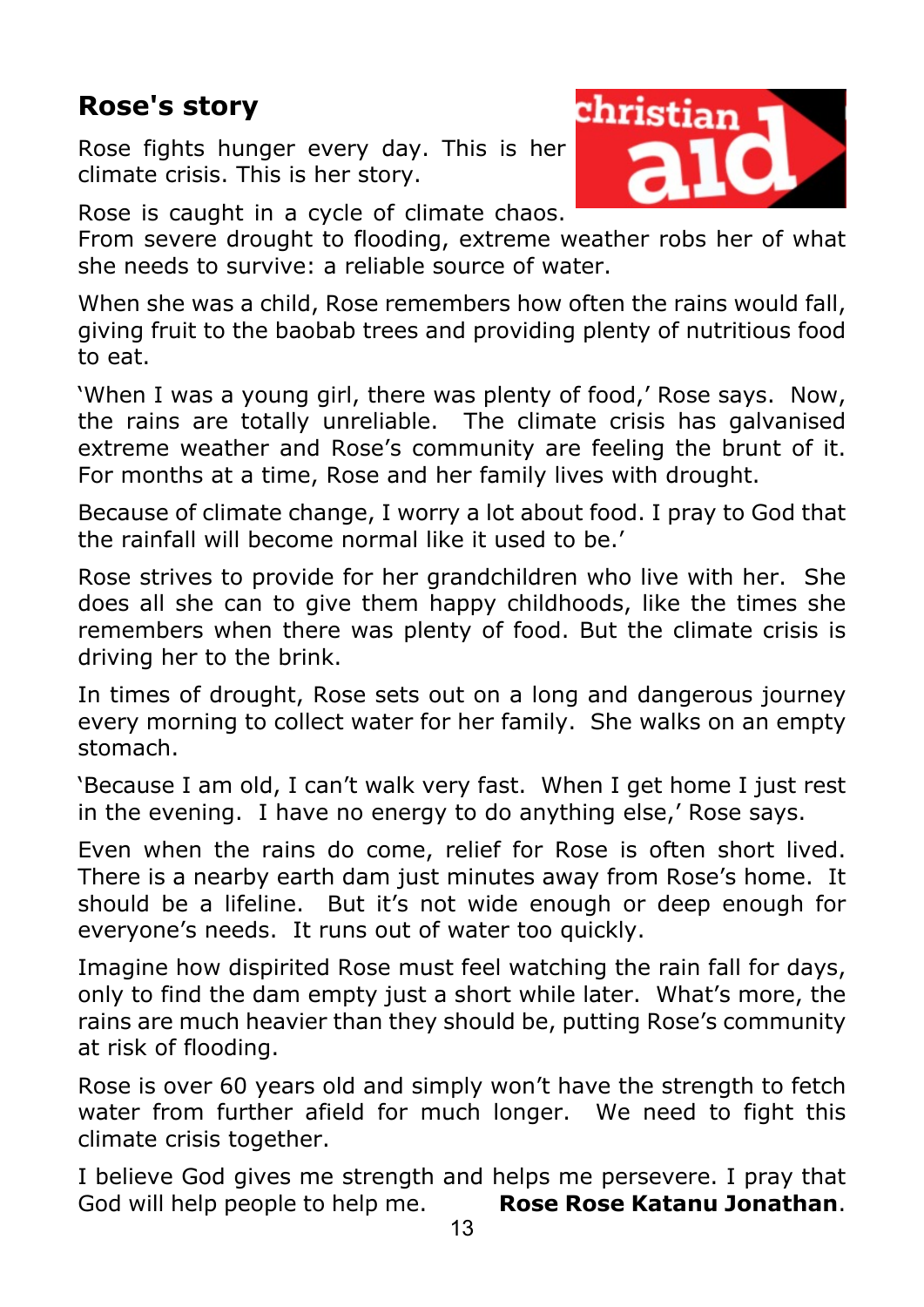With a reliable source of water, people like Rose would be free from long, painful journeys. They would be able to grow fresh vegetables to eat. And they would be able to protect themselves from the dangers of coronavirus. With such dire need, every last drop of water that falls in Rose's community is precious.

This Christian Aid Week, will you stand with people like Rose for every last drop and help them fight the climate crisis?

Rose is part of the Itukisya earth dam project, Dili Village, Kitui. Her community are working together to clear the weeds and rubbish from the Dam. Your gifts could help communities build better earth dams to harvest more water; sow drought-tolerant crops that grow even with the fewest of drops; or set up an advocacy group to demand change at the highest level and put a stop to this climate crisis.

People like Rose need every last drop to survive this climate crisis. Your gifts will help ensure they can. Give today and help ensure people like Rose have the water they need to live.

#### oooo0000oooo

The Moderator of the General Assembly of the Church of Scotland, the Rt Rev Dr Martin Fair, is donning his kilt and supporting Christian Aid at Scotland's virtual Kiltwalk event in April.

This popular fundraising event gives Christian Aid Scotland supporters the opportunity to get active in their local area while raising funds for Christian Aid. The Kiltwalk takes place over the weekend of April 23-25. You decide which day and time suits.

You can take on any local Kiltwalk inspired challenge: go for a walk (short or long), cycle, skip, jump on a trampoline or take the family on a scavenger hunt! It's up to you. While it isn't compulsory to wear a kilt, the moderator has indicated that he will be wearing his.

#### **Fundraising 2021**

#### **Look out next month for the Marchmont Christian Aid Quiz!**

As door to door collections, book sales,coffee mornings etc are not possible at present please use this link to make a donation to the work of Christian Aid

#### **<https://www.christianaid.org.uk/give/ways-to-donate>**

#### **Your assistance is greatly appreciated**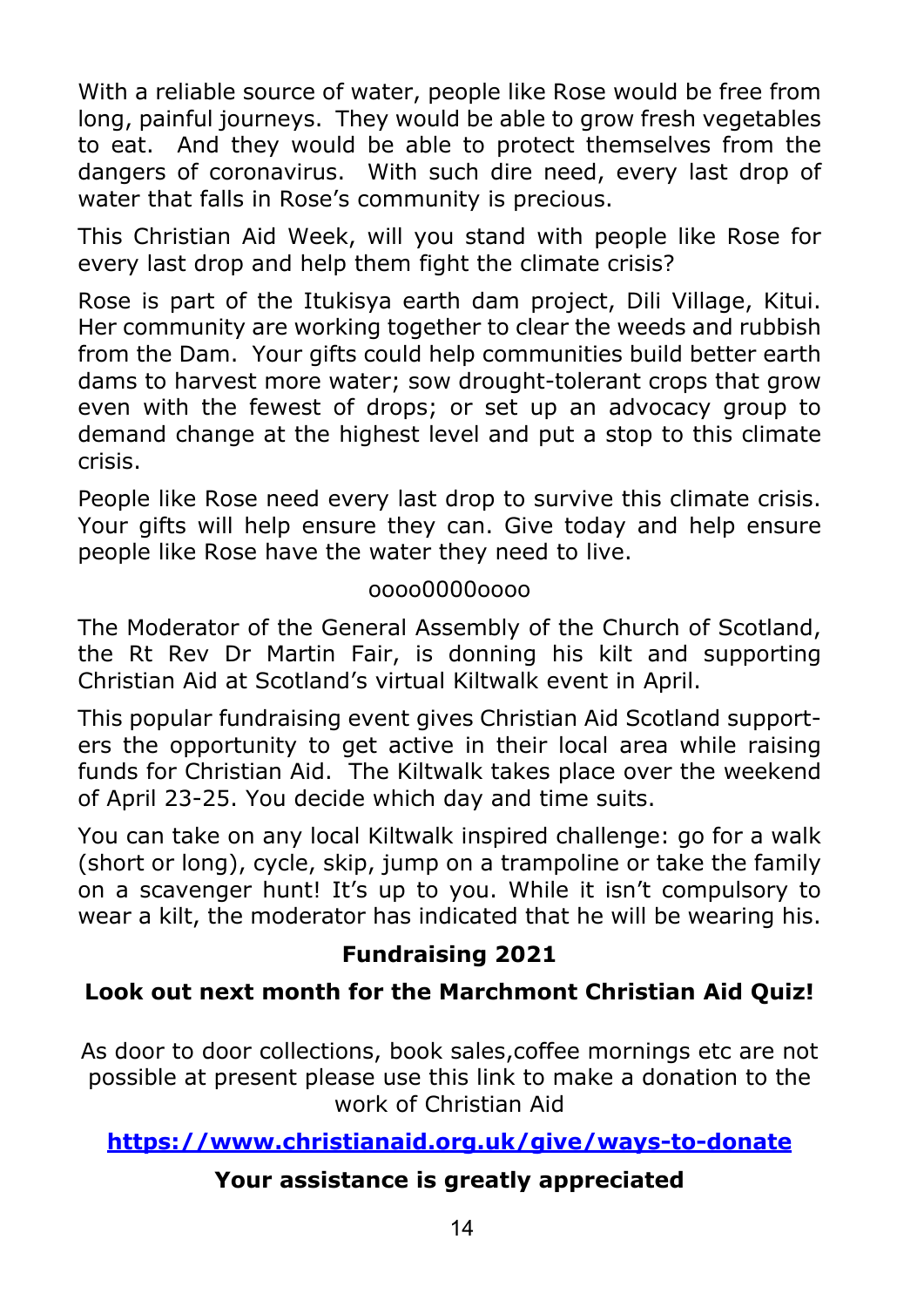## **Reminiscences of The Sick Kids Shop**



Last month we noted the imminent transfer of Children's hospital services to Little France and that a long association had existed between members of MSG and Sick Kids, here are a few memories of the shop.

Frances Brown recalls that the first shop was opened in 1983, by the League of Friends, in

a small room where toys, sweatshirts, tea towels, t-shirts, mugs, bags and children's coveralls all with the teddy bear logo were sold. The shop moved around as changes took place in the hospital.

The fundraising TASK Appeal company merged with the League of Friends in September 1992 and the name became the Sick Kids Friends Foundations. The logo changed to the pyjama person holding a teddy bear.

SKFF were asked to expand into a self-service shop. The room chosen was in the ground floor next to the Hospital entrance and had been the Waiting Room, Night Sister's room, the Cashier's and finally the smoking room over time! The SKFF Shop opened in May 1998 and I became the part-time manager with the help of 20 volunteers. It stocked newspapers, magazines, crisps, sweets, soft drinks, toys, soft toys, greetings cards, Christmas cards, ice cream, books and balloons, plus the items we had already been selling. This meant parents did not leave their child for too long. Over the years I expanded the stock. A larger fridge was purchased for more cold drinks and milk and eventually hospital catering agreed we could sell Margiotta sandwiches.

I enjoyed chatting to the parents and listened to them if they wanted to talk about their child. As a paediatric nurse I could understand what they were saying. Long-term patients would pop in to see me when back at outpatients. My volunteers, including Beth Buchanan, Muriel Anderson and Ann McGhie, were wonderful and never let me down. I do remember the day Nicola Sturgeon arrived unannounced, and marched into the shop. It was the morning before she was being sworn in as First Minister and I was speechless, all I was thinking was "why did you give the money meant for a new hospital in Edinburgh to Yorkhill in Glasgow"!! She then asked for a photograph with her and Muriel, Penny and myself for the archives.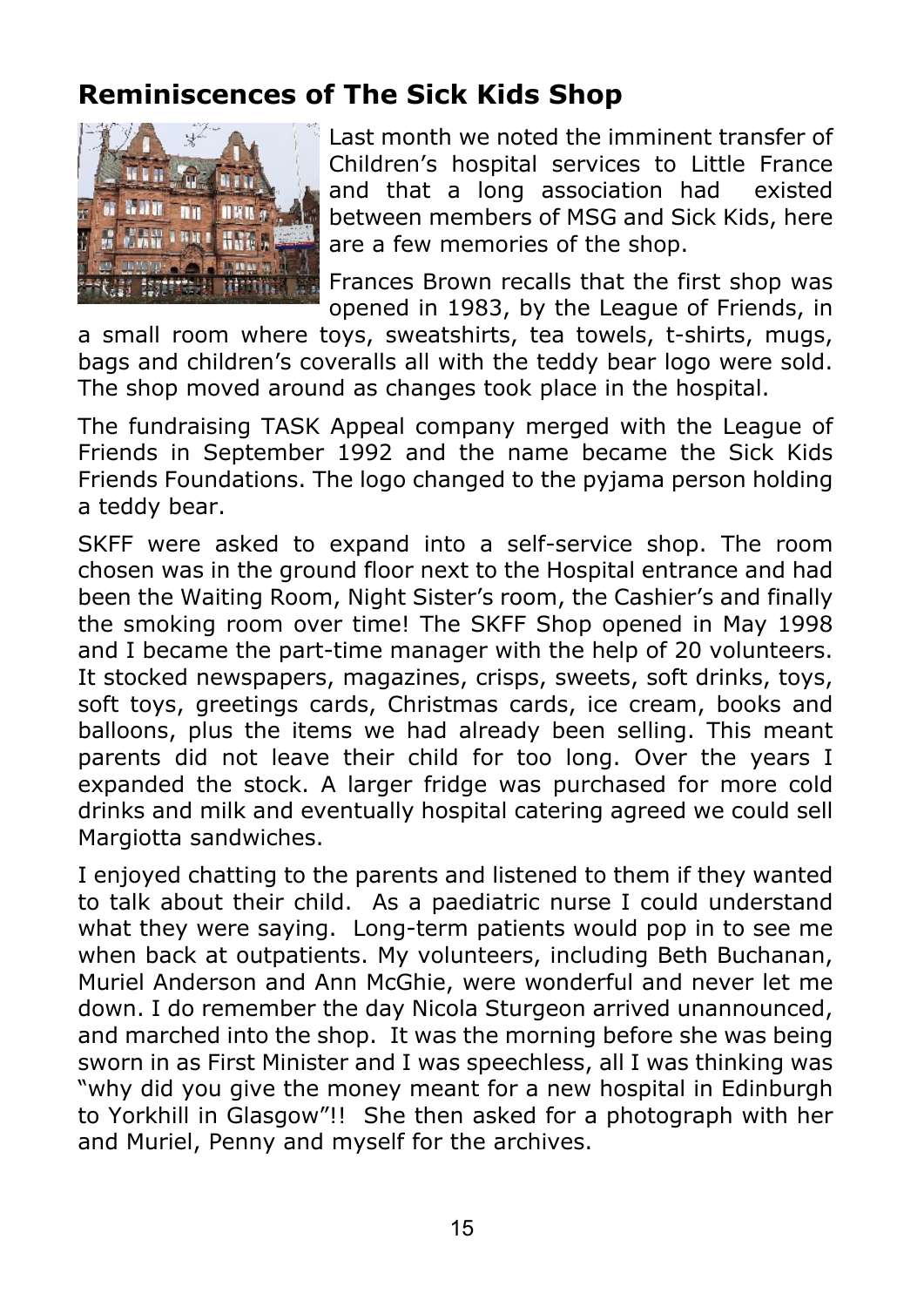I was part of the SKFF meetings planning for the new hospital and as a result of the change in the name of the hospital to The Royal Hospital for Children and Young People the charity became the Edinburgh Children's Hospital Charity. I had hoped to move to the new hospital, but as the opening was being continually delayed decided to retire after 20 years.

Ann remarked that she enjoyed her time at Sick Kids shop in Sciennes Rd though there were times when the ancient internet went down that were more challenging. Sundays were often quiet so it was a chance to speak to parents. One particular patient had very severe problems with a swollen leg and she and her Mum visited the shop often. We were a listening ear for them. I was pleased to meet up with her again when she came to work at Oxfam; she was a student and living independently. There was a good team spirit among the volunteers and I think the staff appreciated us being there especially as latterly the canteen was being run down. Since lock-down I have felt we have been more needed, particularly by staff

Many of the staff had worked at the old hospital for 25 years or more so there was a sense of sadness at moving to Little France. However, the facilities there are much better though the family feeling will probably not come back as it is too big a building.

Working in the shop has made me very aware of how lucky we are in Edinburgh and to have a National Health Service.

#### ooo000ooo

Many of us will have personal memories of the hospital and to preserve that link with the past a virtual time capsule has been created, follow this link to view - https://virtronix360.world/rhsc/ and once loaded, press click to start. You will see the historic Sick Kids building appear in front of you. At the top of the page, in the right hand corner of the red banner, you will see an image of a box with the text '*open your memories time capsule'*. This is where all memories, images and photos are stored. Open this and you can either press play to begin the slideshow or use the search function (top left) to find a specific contribution.

You can also walk through the hospital building to take a digital trip down memory lane. When looking at the outside of the hospital, simply click on the white 3D VR button in front of the doors and click through to explore.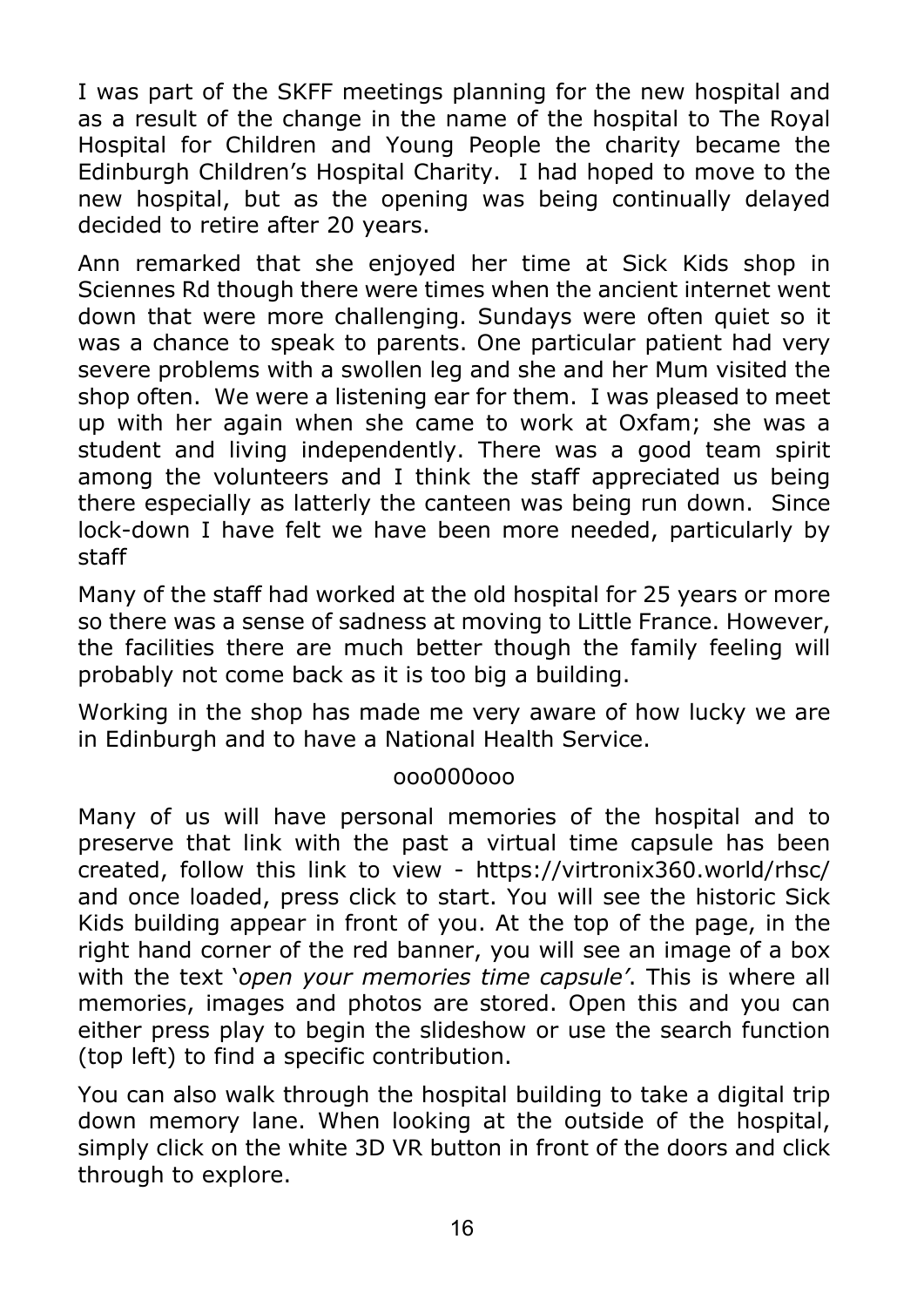## **Butterflies Café will be returning soon.**

Mark your calendars and set your alarms! Monday 26th April is the big day. Opening hours will be weekdays, 10am - 2pm.

For those who visited us in the fleeting weeks we could be open in Autumn little will have changed. For those who couldn't manage to come out here's a quick lowdown.

We've opened up the space so that the side rooms, Inchkeith and Inchgarvie are now part of the café seating area. This has given us lots of room to allow everyone to keep to the social distancing rules. As with other eateries masks need to be worn when not sat down, and hand sanitizer is just about everywhere. We have plenty so go to town on it! We have a one way system all marked out and we will ask for contact details when people order, for Test and Protect purposes.

Other than that very little has changed from the Butterflies Café you knew in February 2020. The same soups, cakes and scones made on site, orange juice squeezed to order, and our ever popular chicken and avocado sandwich is still on the menu.

As it sold like hot cakes, better than hot cakes even, we've put the sausage, stuffing and chutney filling into the permanent sandwich list too.

Children are most welcome. While we cannot put out our collection of toys we can offer crayons and paper, and the back garden will be open for children to have a run around and burn off a bit of energy. If you have any queries please contact us. No one will be in the building regularly until 26th to answer phone calls, however you can contact us by email at butterflies@marchmontstgiles.org.uk, or find us on Twitter or Facebook.

We hope to see everyone again soon, and maybe a few new faces too

## **Attending Church?**

**While we still face restrictions of fifty attending worship in the church please ensure that you book a seat ahead each week, please phone /text Charles Stewart on 07831 374007 or email**

 **[theshuttle@marchmontstgiles.org.uk](mailto:theshuttle@marchmontstgiles.org.uk) .**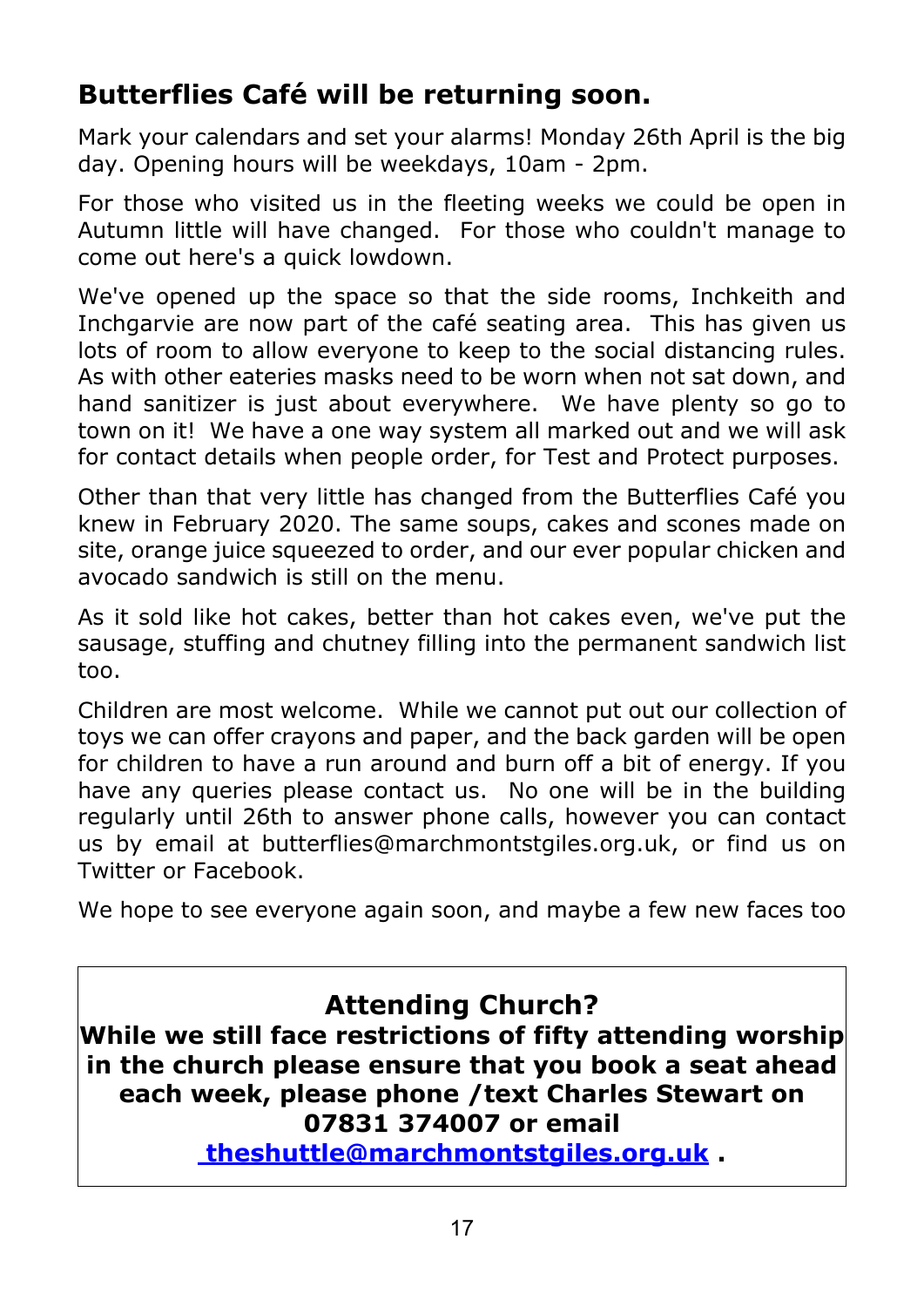## Keeping in touch in lock-down

- Sunday Family Service on Zoom at 9.30am
- Tuesdays at 11.00am, if you are able to join Zoom, there's a coffee morning. Make a cup of tea or coffee and join in for a chat. The Cafe in the past was a member of the Chatty Cafe scheme, over the last few months a virtual Chatty Cafe has evolved since meeting in person is restricted.
- Wednesday at 7pm on Zoom there's a Knit and Natter meeting. You can sew or knit or join the meeting just to chat.
- As we welcome people into the church in person for our Sunday Services, we will continue to broadcast the services live on Marchmont St Giles' Facebook Page and also on MSG YouTube Channel. There is coffee on Zoom after the service at 11.30am.
- For either of these meetings email Karen to receive the Zoom joining codes: kkcampbell@churchofscotland.org.uk
- Ann McGhie has marmalade and strawberry jam for sale and can deliver if anyone is interested, please call Ann on 667 8325.
- Services are also recorded on to disc to be viewed on laptop or a tv with a disc player. Contact Andrew Noble for info on 667 1180.

#### **Photos for Hymns:**

Please email interesting photos or photos of cute animals, beautiful flowers or picturesque scenes to the Minister to use along with hymns in the Sunday Services. Each hymn needs about eight photos so your photos will be very welcome.

**The Shuttle** is published from February to July and September to December on the second Sunday of the month. Paper copies are available for people without access to the Internet. It is printed in A5 and is also available in large print on A4 and published on our website and there's a link on our Facebook page.

Contributions of articles and photographs for inclusion should be sent to The Editor, [theshuttle@marchmontstgiles.org.uk](mailto:theshuttle@marchmontstgiles.org.uk) no later than the first Sunday.

Space limitations may govern the need to edit contributions.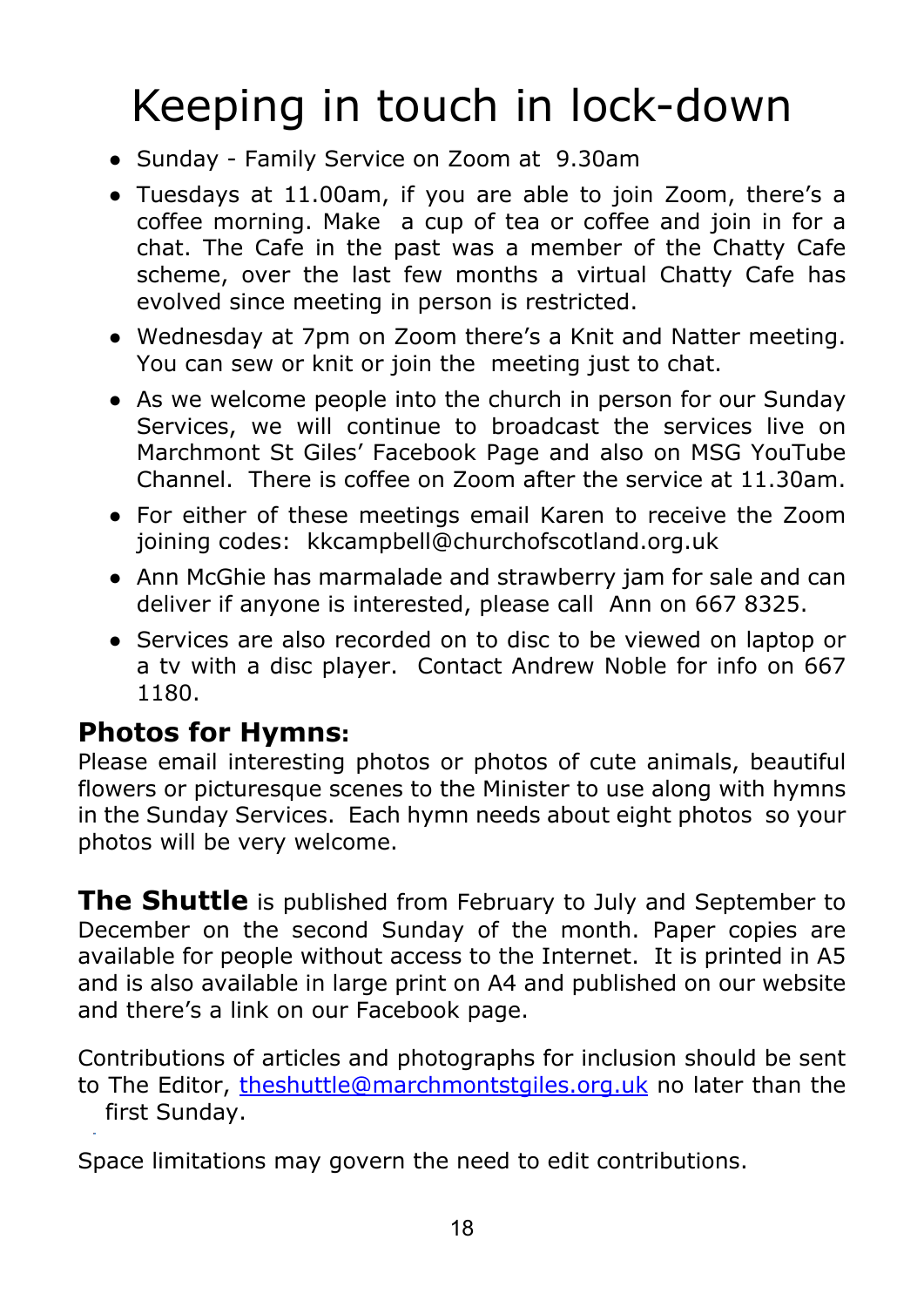## **And finally**



For the past 19 months Julia has been part of the Team and it has been a learning time for all of us. We were only five months or so together when the Pandemic struck and not that long to get to know each other. In that time Julia showed her ability and her commitment to preparing for whatever she was involved with. As the Pandemic hit Julia joined with us on the roller coaster ride as we all adjusted to this new form of doing Ministry and rethinking what it is to be Church.

She has been an integral part of the team, thinking through how and why and when. As Julia seeks to discern where the future takes her, we thank her for her time with us, and with a commitment to continue the journey with her, we look forward to discovering where the Spirit is leading her. We wish her well and all hope to be at her Ordination, wherever and however that will take place.

The Photo is of Julia holding one of her gifts of a Cross Brooch from Sheila Fleet of Orkney, the original piece having been discovered at Mays Howe on Orkney